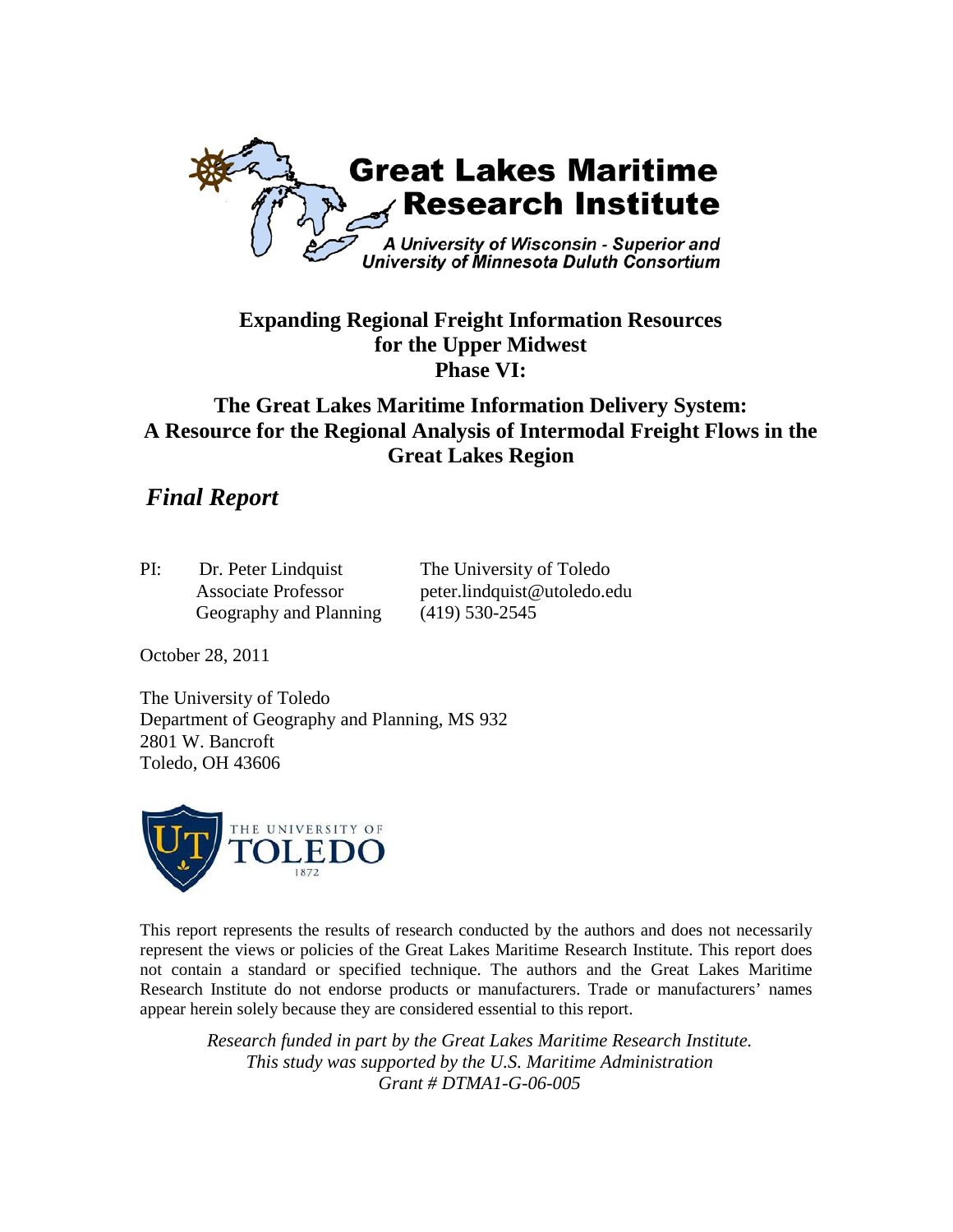## **Introduction**

The project reported here is the sixth phase of a long-term effort to develop and manage the Great Lakes Maritime Information Delivery System (GLMIDS). This web-based data repository, information clearinghouse and online geographic information system (GIS) is designed to serve as a comprehensive data resource linking maritime freight transportation in the Great Lakes to the wider regional economy (see [http://www.maritime.utoledo.edu\)](http://www.maritime.utoledo.edu/). Users can take advantage of the GIS location-based query and selection capabilities as well as mapping functions to report data concerning transportation networks, ports, economic activities and commodity flows in the region. This project collectively contains the following functions and data sets in its current state:

- An information clearinghouse and centralized data facility furnishing links to other sites, private vendors furnishing commercial products, and government agencies, *etc*.;
- A data delivery system that includes detailed regional economic data, weather and climatic data, dock and terminal facilities, commodity movements, intermodal connectivity, lock data and navigation facilities, movements, intermodal transportation networks (including rail, highway and air);
- Preferred access to AIS data for tracking vessel movements in the Great Lakes;
- An interconnected intermodal network (water, rail, highway) that will enable analysts to incorporate transshipment costs and characteristics at terminals;
- An online *Atlas of Great Lakes Maritime Commerce* that includes maps for download in .*pdf* format;
- A data delivery function in the form of a secured FTP site at the project web page for approved users;
- A customized GIS data viewer in the form of *Midwest FreightView*;

This phase of the project has been devoted in large part to continued efforts in data collection and management, with an emphasis toward automated data collection and in the collection of newly discovered sources of data. In addition, the project team collaborated with researchers in GLMRI partner institutions through data sharing and providing access to the online GIS. This phase of the project concentrated on phasing out the current version of *Midwest FreightView* in favor of a newer, more user-friendly online GIS data viewer that will include the same data viewing features of the old system, but with improved data download capabilities and a new set of analytical tools (see Figure 1). The project team has programmed modules for seamless incorporation into the new MWFV for the routing of cargoes, definition of market and port catchment areas, and intermodal connectivity on the data delivery site. In a number of parallel projects, the project team has also devoted attention to technology transfer activities, including workshops, online documentation, and publications.

#### **Cooperative Work and Data Sharing with GLMRI Partner Institutions.**

If the data products and online data delivery tools are to be useful to the maritime community, it is essential that the members of the project team find ways to put them to work in the hands of analysts with the skills to optimize their use. The project team has continued involvement in disseminating and sharing data with our GLMRI partners and a wider community of partners. Selected cooperative ventures are summarized as follows:

 **Workshop:** *Freight Data Resources for the Great Lakes Region*, Highway H20, Toledo, Ohio, September 19, 2011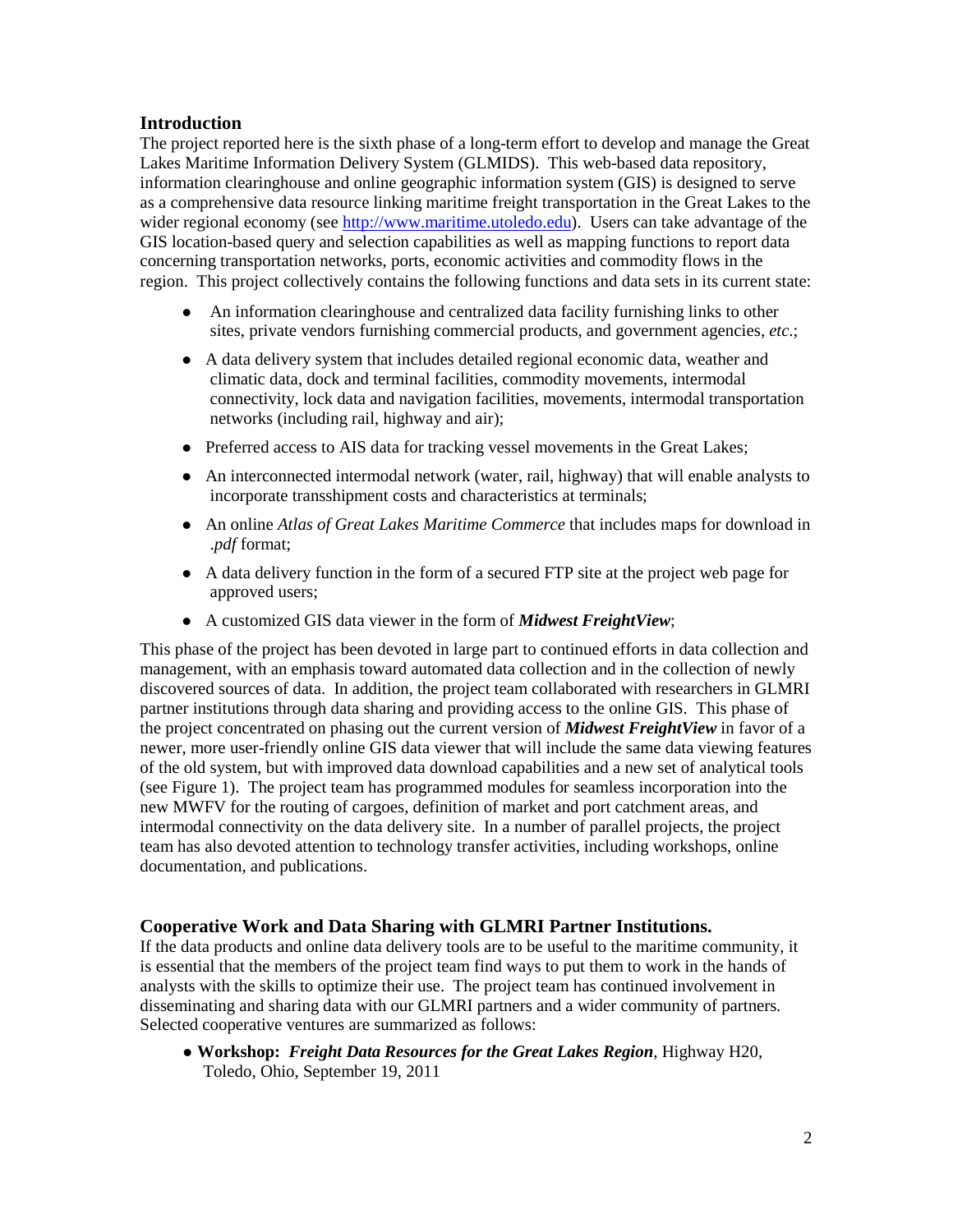- *A GIS Connection between Brownfield Sites, Transportation and Economic Development* (Joint project between the University of Toledo GISAG Center and the University of Toledo University Transportation Center)
- *Multimodal Freight Transportation within the Great Lakes-Saint Lawrence Basin* **TRB National Cooperative Freight Research Program-35** (Joint project between CPCS Transcom Limited, GLMRI, University of Toledo GISAG Center, Economic Development Research Group, Prime Focus LLC, and Sustainable Ports)
- *Data Acquisition, Management and Delivery Functions in Support of U.S. Flag – Great Lakes Shipping Revitalization Study* (Joint project between the University of Toledo GISAG Center and GLMRI)
- *FINDE: Federal integrated Navigation Data Enhancement* (Joint automated data acquisition project between University of Toledo GISAG Center, USACE, IRS, US Customs, and Coast Guard)

In addition to these projects, the project team is also involved with a number of other joint projects with researchers at UW-Madison, UW-Milwaukee, and The University of Illinois-Chicago. The project team will continue to solicit opportunities for joint work with our affiliate universities and outside contractors.

### **Data Collection**

Data collection also continued in this phase through the acquisition of information relating to the regional economy, transportation networks, port and terminal facilities, and cargo movements. The project team will continue to maintain and improve the web site and our online GIS MWFV platform for data delivery purposes through parallel projects. In terms of continued data acquisition, preprocessing, and incorporation into MWFV, the following tasks (as outlined in the project proposal) are completed:

- ORNL CTA North American Rail Interlining Network
- Integrated Network—Great Lakes Waterway, Highway, Rail linked to Commercial Docks, Locks (Army Corps of Engineers)
- Updated US Highway Network Speed / Estimated Travel Times with ATRI Travel Time Data (by time of day, day of week)
- Add ESRI Traffic Counts to integrated highway network
- Link BEA Regions/BEA GDP Data to Public Rail Waybill Data
- Encode enhanced EPA eGRID Power Plant Database into MWFV and link to Rail and Waterway Networks
- Link USACE Foreign Traffic Vessel Entrances and Clearances to Ports
- Add legends, labels and text to "Last Mile" Connections on Satellite Imagery
- Input County-to-County Mileage and Impedance Tables into MWFV for analytical procedures (Useful for Analytical Tools—Accessibility, Location Analysis, *etc*.). The primary modes for these tables include: Highway, Rail, Water.

#### **Summary**

The vision for the Great Lakes Maritime Information Delivery System has evolved over the course of the project to produce a multidimensional system that can support a wide array of functions that include data storage, delivery of prepared documents, GIS functionality, and a